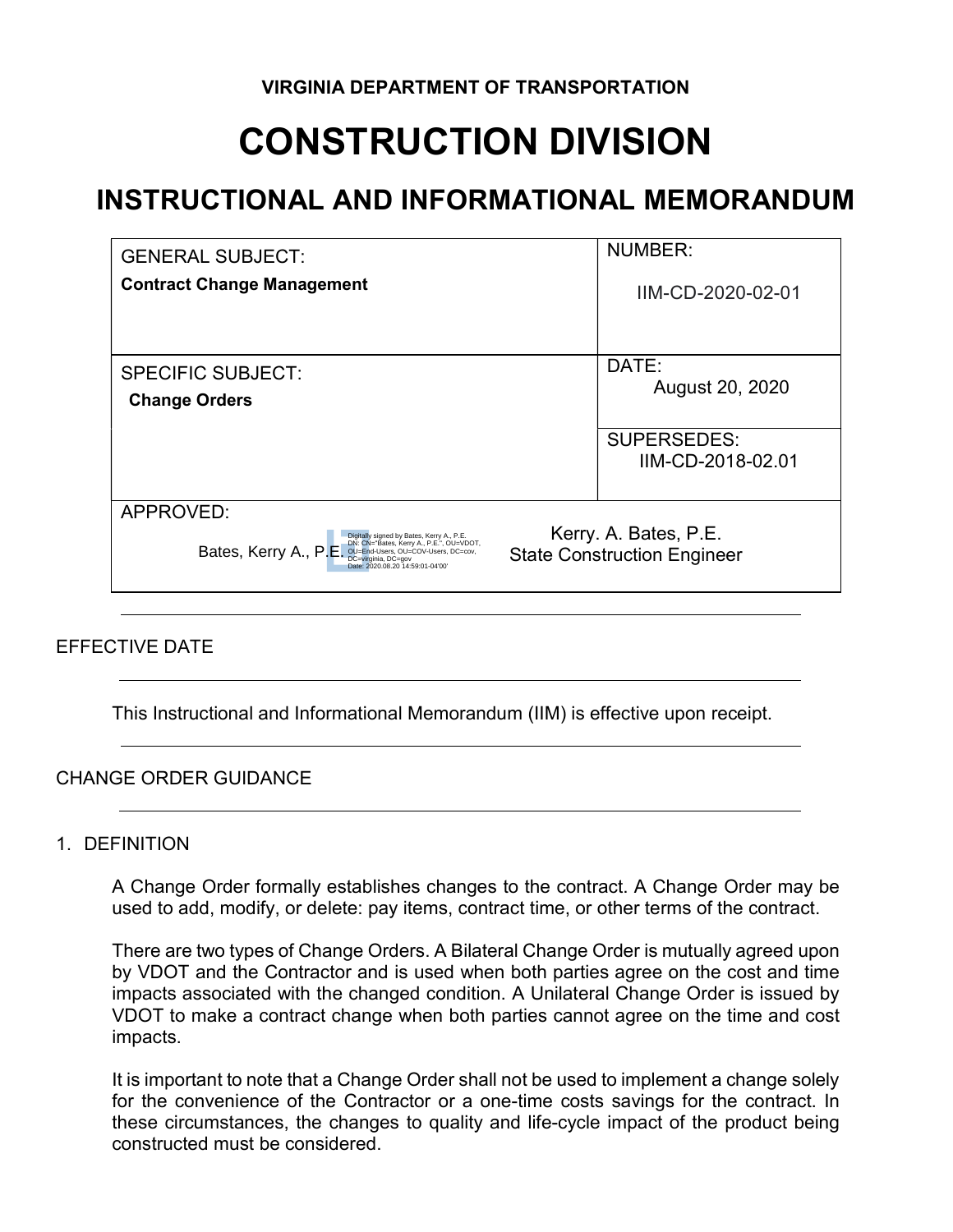# 2. ENTITLEMENT

Entitlement must be established to validate the changed conditions from the original contract documents and shall be clearly documented on the Form C-10A. The reason for entitlement of the Change Order can be due to one or more of the following:

- Significant Changes in the Character of Work (Section 104.02b) caused by:
	- o Character of work differing materially from original contract,
	- o Increase or decrease of a major item (or piling) by 25% or more, or
	- o Increase of a minor item by 200% or more
- Value Engineering Proposal (Section 104.02c)
- Differing Site Conditions (Section 104.03)
	- o Type I
	- o Type II

For design-build projects, entitlement cannot be established for increases or decreases to major or minor items because they are lump sum contracts. In addition, entitlement cannot be established for a Type I Differing Site Condition on design-build projects after the expiration of the Scope Validation Period.

# 3. APPROVAL OF CONCEPT

After entitlement has been established, the Contractor and the Area Construction Engineer, or his/her designee, should discuss the proposed scope of work. A conceptual level scope of work should be documented along with entitlement on VDOT Form C-10A. VDOT approval of the C-10A should be based on the estimate cost of the proposed change and/or time impact to the project in accordance with the below approval authorities. The approved C-10A should be provided to the Contractor prior to the Contractor developing their proposal. It should also be communicated to the Contractor that the approved C-10A is the Approval of Concept and request for proposal for the proposed scope of work and not approval of the Change Order. On Projects of Division Interest (PODI), FHWA approval is required.

For any additional work, the Approval of Concept shall clearly indicate whether the scope is:

- Clearly Defined
- Not Clearly Defined

The concept should be categorized into one of the following categories to better understand the need for the change:

- UTIL delays or extra work caused by utilities
- CHAR changes to the character of work as noted above
- ADD additional work or scope, not originally planned
- PLAN plan error or omission
- CONT error or omission in contract document
- VALU contractor value engineering proposal
- LEG local, state or federal government proposal
- POL VDOT policy or guidance changes that result in changes or additional work
- VDOT delayed NTP or VDOT caused error/delay
- MISC changes that do not fit into the above categories
- NBID items specified into contract with set unit price, not bid on by the Contractor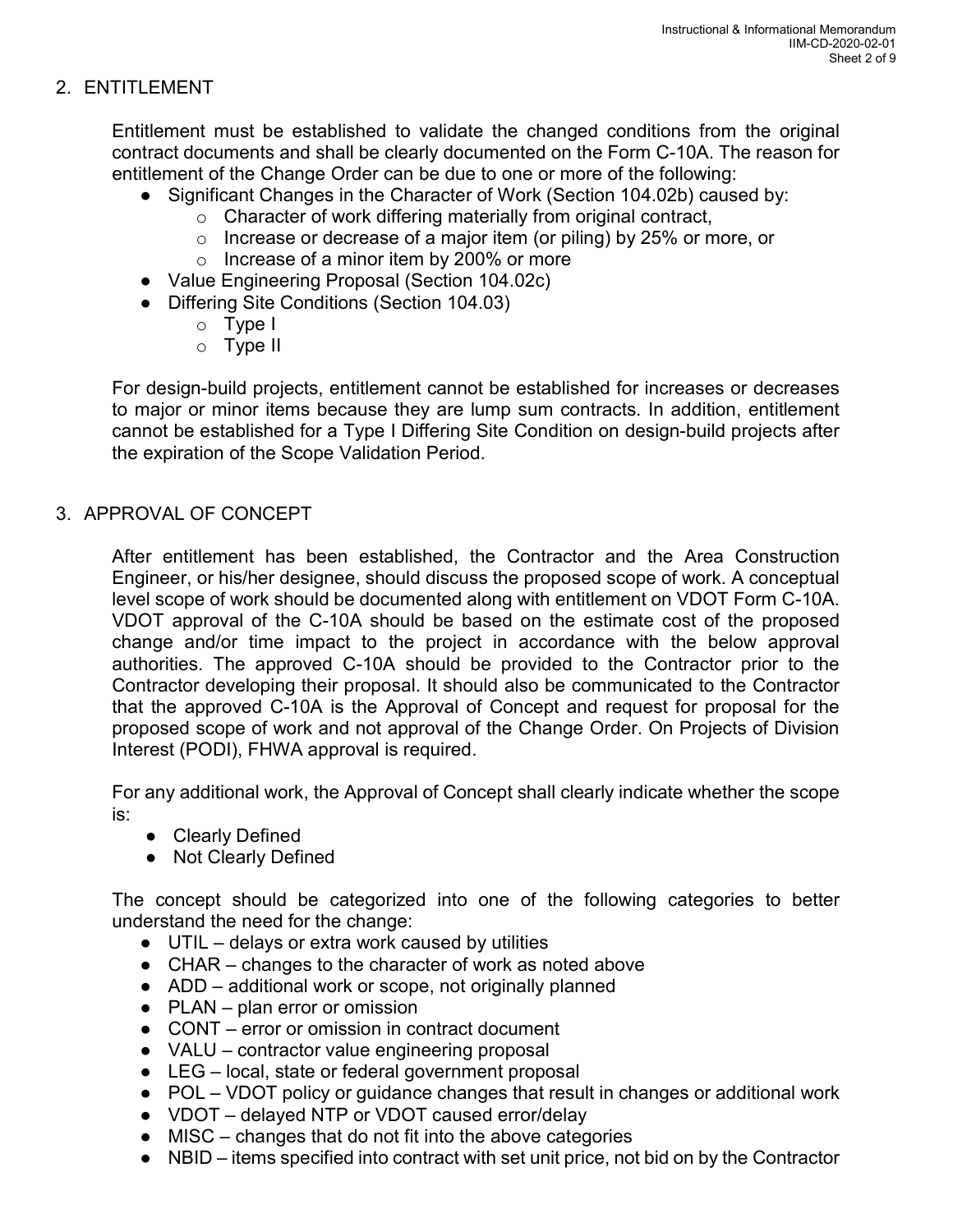● RENW – renewing/extending time limit on a renewable/on-call contract

The appropriate categories should be identified on the executed C-10 and C-10A forms.

Both the Contractor and VDOT will use the scope of work identified in the Approval of Concept to estimate all costs associated with the Change Order for concepts that have a clearly defined scope.

### 4. INDEPENDENT GOVERNMENT ESTIMATE FOR CONCEPTS THAT HAVE CLEARLY DEFINED SCOPE

 For Change Order concepts that have a clearly defined scope, the Department must develop an independent government estimate (IGE) prior to receiving the Contractor's estimated price. The Area Construction Engineer, or his/her designee, will estimate the cost of the Change Order by clearly detailing the changed conditions from the original contract using:

- Estimated quantities and associated unit prices derived from the contract's Schedule of Items.
- Estimated quantities and associated unit prices derived from bid histories for comparable projects with comparable quantities if the required bid items are not included in the contract's schedule or items, and/or
- Itemized cost breakdowns of work packages that utilize other industry resources when the use of estimated quantities and unit prices is not feasible.

Other industry resources may include R.S. Means and the Equipment Watch Blue Book. Blue Book rates are available on the VDOT internal website; however, it should be noted that Blue Book rates are maximum rates, and as such are not well suited to establish a basis for negotiating additional work. In all cases, the appropriate adjustment factors for year and region must be applied. For areas outside of the Responsible Charge Engineer's expertise, other professionals in the relevant subject matter should be consulted to help estimate the costs. For example, design costs associated with changes on design-build projects can be estimated by a designer.

No costs associated with a compensable delay should be included in the IGE. These costs cannot be considered until a Time Impact Analysis is submitted, reviewed, accepted and the delays are determined to be solely the fault or responsibility of VDOT.

After the Area Construction Engineer, or his/her designee, has developed, signed, dated, and documented the IGE, the Contractor's estimate can be received and compared to the IGE for negotiation.

# 5. FORCE ACCOUNT FOR CONCEPTS THAT DO NOT HAVE CLEARLY DEFINED SCOPE

For Change Order concepts that do not have a clearly defined scope, a Force Account may be utilized to determine the cost impacts of the changed conditions from the original contract. Prior to commencing any work associated with the Force Account, the Department and the Contractor must agree upon rates for the labor, equipment, and materials to be used utilizing VDOT Form C-115 (Contract Force Account Authorization). In addition, the VDOT Form C-115 must be approved by FHWA in advance for any projects that are considered PODI.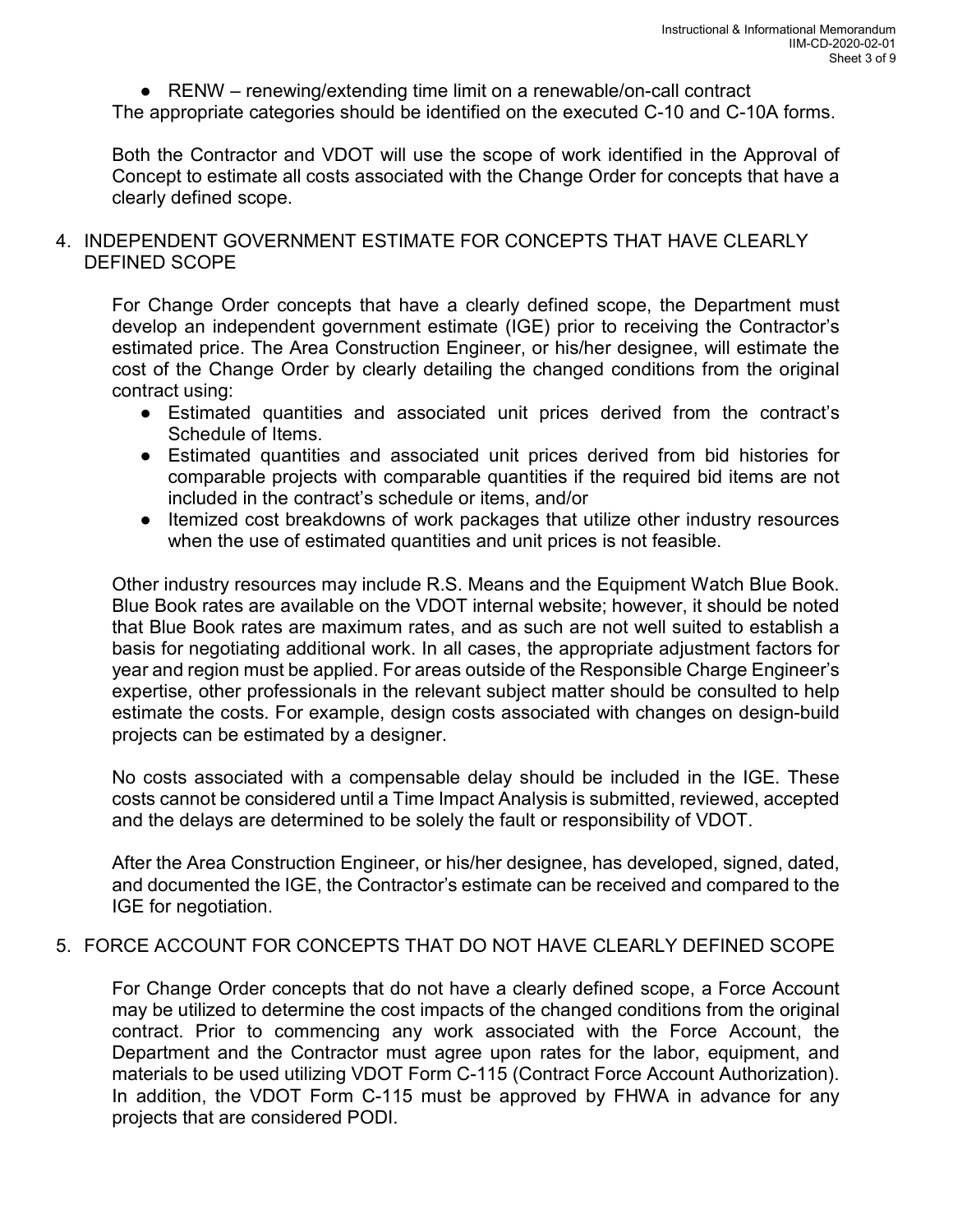Once Force Account work has commenced, daily records of all associated labor, equipment, and materials must be maintained by inspection staff reporting to VDOT. These records shall be compared and reconciled with the Contractor on a daily basis and recorded on VDOT Form C-116. Additional requirements for payment by Force Account are identified in Section 109.05(b) of the Road and Bridge Specifications.

After the agreed upon Force Account work is completed, the VDOT Form C-116 can be used as supporting documentation for the change order.

#### 6. EXTENSION OF TIME

 An extension of time may be considered for a concept with a scope that is clearly defined or a concept with a scope that is not clearly defined. The extension of time may consider revisions to dates that are eligible for early completion incentives, milestones, and/or the fixed completion date for the project. The requirements for considering an extension of the project's fixed completion date are identified in Section 108.04 of the Road and Bridge Specification or the associated special provision.

 A request for a time extension must come from the Contractor in writing. If the Contractor requests a time extension, the proposed time extension will only be considered if the Contractor provides detailed supporting documentation, such as a Time Impact Analysis (TIA), for the Change Order. The changed condition from the original contract must be clearly demonstrated in the supporting documentation as a controlling work item that affects the critical path for obtaining early completion incentives, milestones, and/or project completion.

 After the Area Construction Engineer, or his/her designee, has reviewed the supporting documentation and determined the actual delays to the critical path in writing, the time impact can be considered for a time extension. The Engineer may give consideration for an extension of time when a delay occurs due to unforeseen causes beyond the control of or without the fault or negligence of the Contractor. However, consideration will not be given to extension of time attributable to normal adverse weather conditions or conditions resulting from normal adverse weather.

 The time extension cannot exceed the number of days of actual delay to the project's critical path. For PODI projects, the Area Construction Engineer will coordinate potential time extensions with the FHWA Area Engineer prior to requesting approval of the Change Order.

 All costs and time impacts for a change to the contract shall be identified on the same Change Order. Calculations to determine field office overhead (FOOH) and home office overhead (HOOH) associated with compensable delays are outlined in section 109.05 (e). Costs associated with FOOH shall be established by applying the project FOOH rates established at the beginning of the project to the field office support items used during the extended contract time period due to the impact. FOOH costs shall be field verified against the actual extended FOOH costs incurred from the original project completion to the agreed upon compensable time extension. Payment for FOOH shall not be made until costs have been incurred.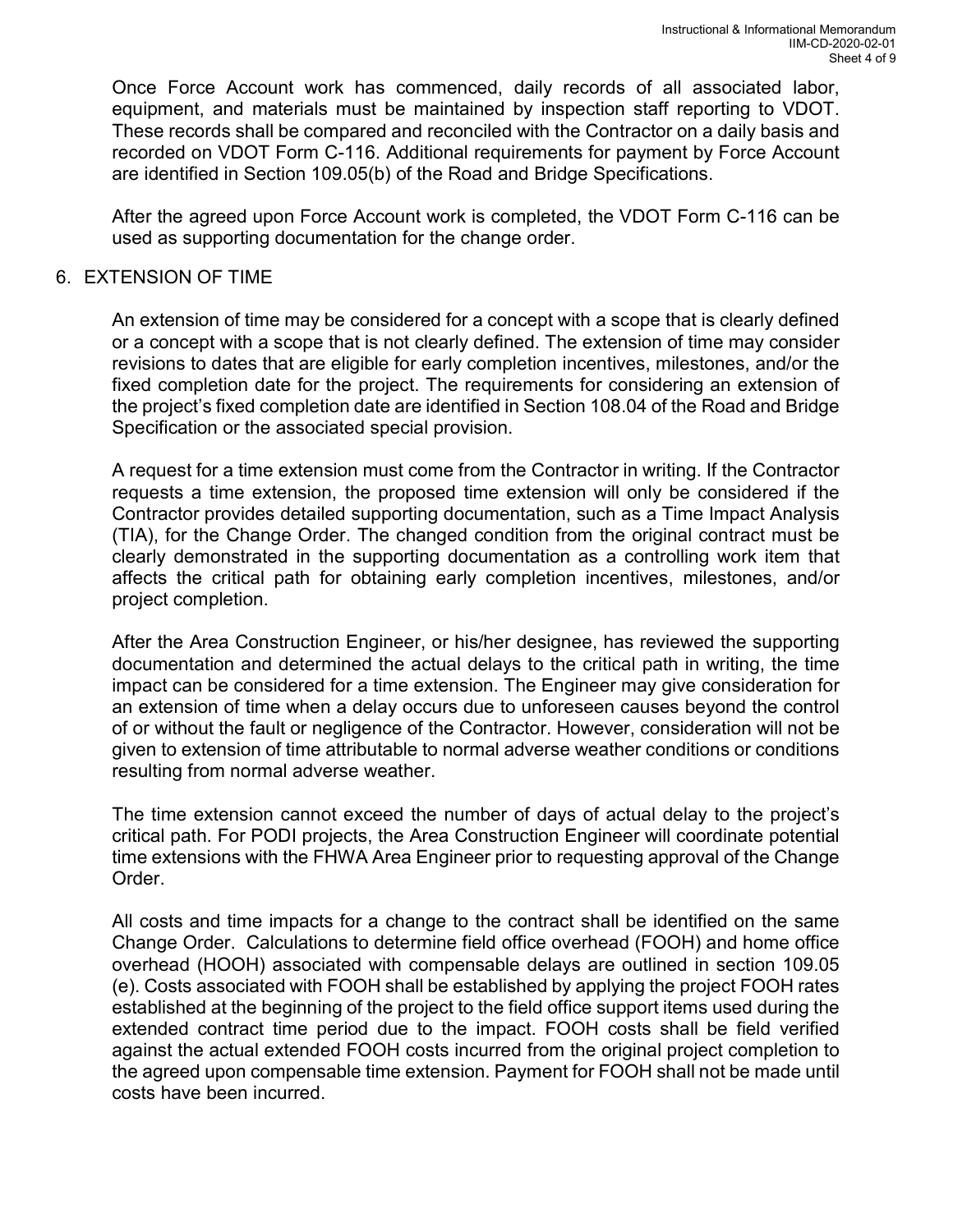# 7. APPROVAL AUTHORITY

 The Chief Engineer has the approval authority for all increases to the contract budget. The contract budget is identified as the total amount allocated for the construction phase of the project on the Fund Distribution Sheet. Before additional funding can be added to the contract budget, the Chief Engineer (or designee) must approve the increase in writing on Form C-11. If the Chief Engineer (or designee) grants approval to increase the contract budget, it is the District Engineer's responsibility to work with the Asset Management and/or Infrastructure Investment Divisions to identify appropriate funding sources and allocate any additional funds needed to complete the construction phase of the project within the increased contract budget.

 The approval authority for executing change orders varies based on the type of project, change order value, and duration of time extension associated with the change order. The maximum approval authority for individual Change Orders is as follows:

#### Dollar Amount Approval Thresholds (Design-Build and Design-Bid-Build Projects):

- Area Construction Engineer \$250,000;
- District Construction Engineer \$1,000,000 (requires Assistant State Construction Engineer concurrence on Approval of Concept); and
- District Engineers all Change Orders exceeding \$1,000,000 (requires State Construction Engineer concurrence on Approval of Concept)

### Dollar Amount Approval Thresholds (Public Private Partnership, P3 Projects):

- Area Construction Engineer \$500,000;
- District Construction Engineer \$2,000,000 (requires Assistant State Construction Engineer concurrence on Approval of Concept); and
- District Engineers all Change Orders exceeding \$2,000,000 (requires State Construction Engineer concurrence on Approval of Concept)

# Incentive/Disincentive Milestone or Project Completion Date Extension Approval Thresholds (All Projects):

- District Construction Engineer 1 to 30 Days;
- District Construction Engineer 31 to 120 Days (requires Assistant State Construction Engineer concurrence on Approval of Concept); and
- District Engineers all Change Orders exceeding 120 Days (requires State Construction Engineer concurrence on Approval of Concept)

The Maximum Approval Authority does not apply to change orders that renew on-call or renewable contracts. FHWA must approve any Change Order on Projects of Division Interest (PODI).

For any federally funded project on the National Highway System (NHS), with an original estimated cost of \$10 million or more, the FHWA Area Engineer must be notified when the actual contract expenditures plus construction engineering costs exceed the original estimated cost by more than 25%. The original estimated cost is calculated by taking the FHWA-approved Engineer's Estimate of contract expenditures at Plans, Specifications &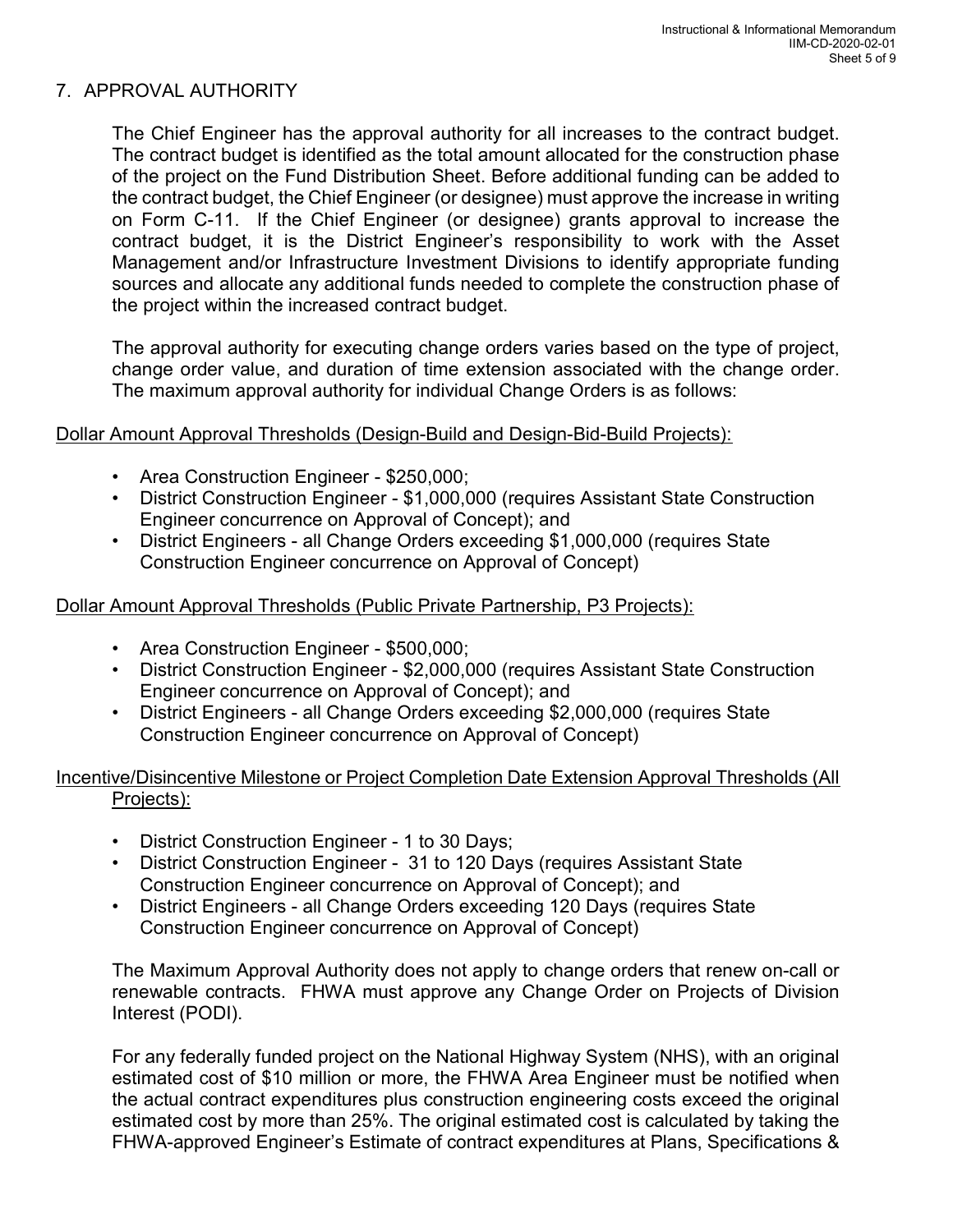Estimates (PS&E), subtracting out any contingency amounts, and then adding in the estimated construction engineering costs.

8. NEGOTIATION OF CHANGE ORDERS FOR CONCEPTS THAT HAVE CLEARLY DEFINED **SCOPE** 

Requirements regarding payment for contract changes for concepts that have a clearly defined scope are identified in Section 109.05(a) of the Road and Bridge Specifications. The Contractor cannot be given direction to begin work associated with Change Orders for concepts that have a clearly defined scope until a Bilateral Change Order is executed or a Unilateral Change Order is issued.

Once the Contractor submits their estimated cost and time impacts for the changed condition, they must be analyzed by the Area Construction Engineer. If the Area Construction Engineer agreed to a time extension, then they must determine in writing whether or not the delay was compensable. Compensable delays are delays to the critical path that are solely the responsibility of VDOT. In order for a delay to be considered compensable, there cannot be a concurrent delay to the critical path that is not compensable. Types of compensable delays and non-compensable delays are identified in Section 109.05(e) of the Road and Bridge Specifications.

The Contractor's estimated cost impact will be compared to the IGE by the ACE, or his/her designee. It is imperative that VDOT not share IGE details or total dollar amount with the Contractor until the Contractor has submitted pricing and negotiations have begun. If the Contractor's estimated cost impact is within 110% of the IGE, then a Bilateral Change Order can be executed in the amount of the Contractor's estimated cost using standard line items, estimated quantities, and unit prices to the greatest extent practical. Unit prices should be reviewed to ensure that each unit price represents a reasonable and balanced cost.

If the Contractor's estimated cost impact is more than 110% of the IGE, then the ACE, or his/her designee, must discuss the Change Order in detail with the contractor. It is likely that the method the Contractor used to estimate the cost of the Change Order is different from the method used by VDOT. Regardless of the method used, the scope of work as agreed upon in the Approval of Concept for the Change Order should be similar.

During discussions with the Contractor regarding cost impacts that are more than 110% of the VDOT IGE, the ACE, or his/her designee, may discover that the assumptions they used to determine the amount of work required to perform the scope of work identified in the Approval of Concept were inaccurate and resulted in an insufficient IGE. In these instances, the ACE, or his/her designee, may note the inaccurate assumptions and revise the IGE accordingly. The revised IGE must be clearly signed and dated by the ACE or his/her designee.

Likewise, during the discussions with VDOT, the Contractor may discover that the assumptions they used to determine the amount of work required were inaccurate and resulted in an incorrect estimated cost impact. In these instances, the Contractor may submit a revised estimated cost impact.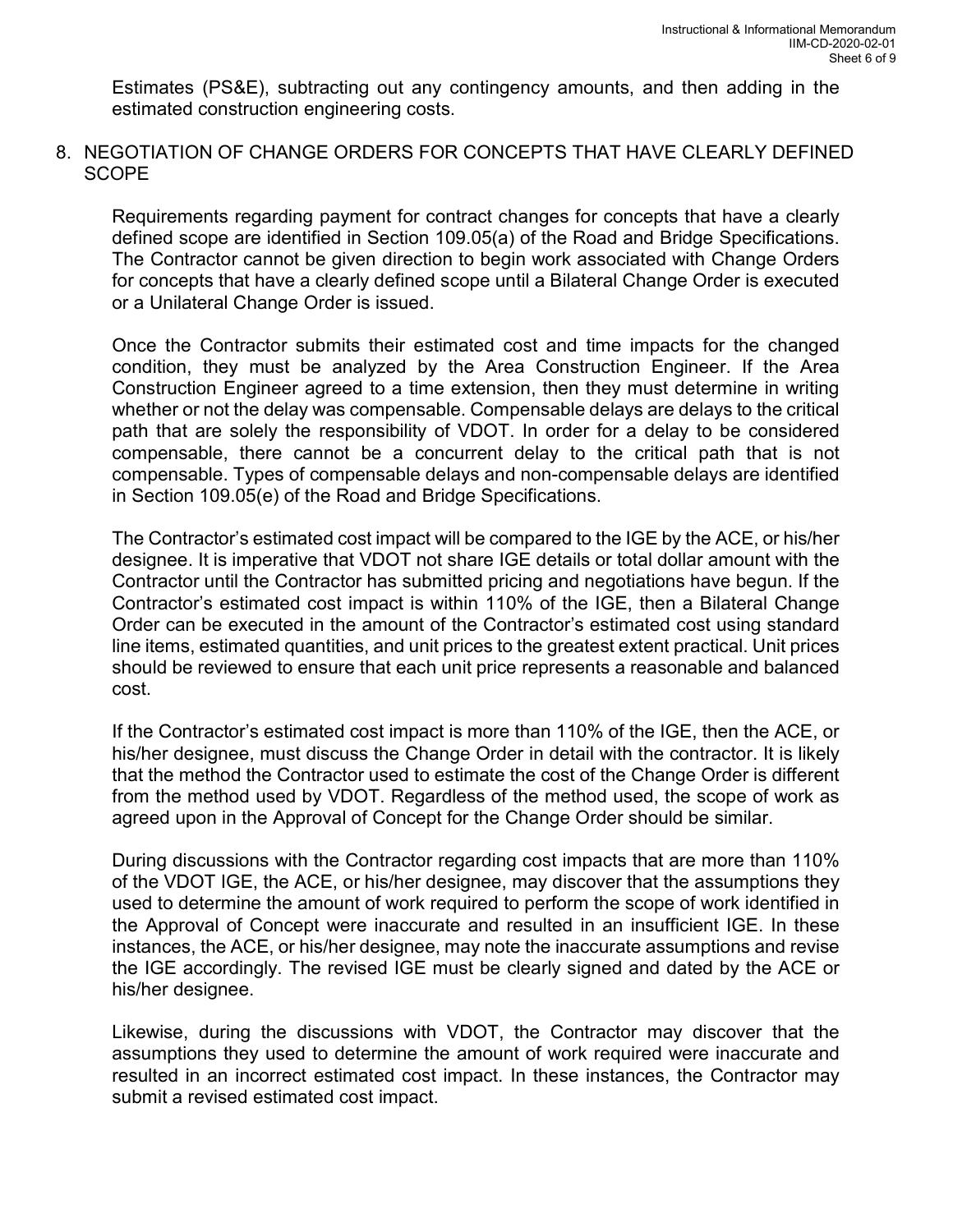If the Contractor's revised estimated cost impact is within 110% of the revised IGE, then a Bilateral Change Order can be executed in the amount of the Contractor's estimated cost.

Discussions may continue between VDOT and the Contractor until the revised estimated cost impact is within 110% of the revised IGE.

If the Contractor and VDOT cannot agree on a price for the scope of work identified in the Change Order, then VDOT can execute a Unilateral Change Order in the amount of the IGE, or direct the contractor to proceed with the work while good faith efforts to negotiate a reasonable price continue. Directing the contractor to perform work without an executed bilateral Change Order will commonly result in the Contractor submitting a Notice of Intent to File Claim (NOI).

In cases where it is cost prohibitive to perform the additional work as a change order to the contract, the ACE should determine if there are other cost-effective means to perform the work (state forces, on-call contracts, etc.).

In any case where additional work is being performed without an executed bilateral change order, actual costs incurred by the contractor (labor, equipment and material) must be tracked by VDOT personnel on a daily basis.

### 9. EXECUTION OF CHANGE ORDERS FOR CONCEPTS THAT HAVE CLEARLY DEFINED **SCOPE**

The Contractor cannot begin work associated with Change Orders for concepts that have a clearly defined scope until a Change Order is documented on VDOT Form C-10 and executed by a VDOT Representative with the appropriate approval authority to do so. On Projects of Division Interest (PODI), FHWA must approve the Change Order as well.

Among other things, the VDOT Form C-10 must clearly document:

- A description of the additional (or reduced) work
- Entitlement
- Agreed upon total price increase (or decrease) for the work being added (or deleted) by the Change Order
- Breakdown of the total price into items, quantities, units, and unit prices
- Agreed upon time extensions specifying any changes to the fixed completion date or dates that are eligible for early completion incentives

# 10. EXECUTION OF CHANGE ORDERS FOR FORCE ACCOUNT WORK

The Contractor may begin work associated with Change Orders for Force Account work once the C-115 has been approved. The Change Order Form C-10 will formalize information captured on the C-116 and will be executed by a VDOT Representative with the appropriate approval authority to do so. On Projects of Division Interest (PODI), FHWA must approve the Change Order as well.

Among other things, the VDOT Form C-10 must clearly document:

- A description of the additional (or reduced) work
- Entitlement
- Agreed upon total price increase for the work being added by the Change Order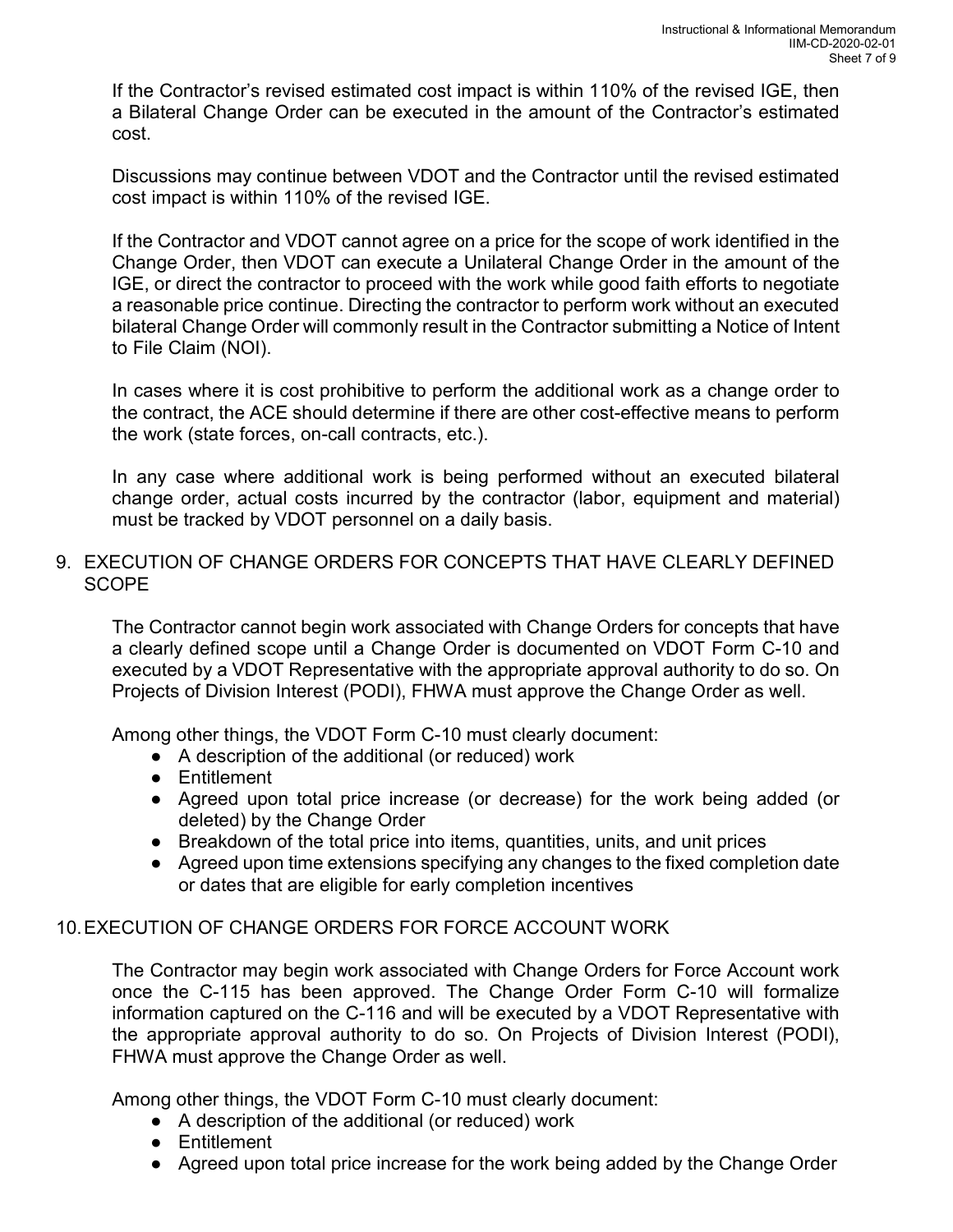- Breakdown of the total price into items, quantities, units, and unit prices supported by the C-115 and C-116
- Agreed upon time extensions specifying any changes to the fixed completion date or dates that are eligible for early completion incentives

# 11. DOCUMENTATION

 Supporting documentation must be maintained for all Change Orders. The supporting documentation is not made available to the Contractor and is solely for the purposes of verifying that all requirements of this IIM were followed. Supporting documentation shall include copies of the following, as applicable:

- Executed C-10
- Any notes, memos, or e-mail messages on file that clearly explain the concept of the change order
- Documentation of communication with the designer of record
- Area Construction Engineer approval of the concept clearly indicating:
	- o Whether the scope of work is clearly defined or not clearly defined, and
	- $\circ$  Whether an extension of time for the changed condition is anticipated
- FHWA approval of the concept
- The Department's IGE, including:
	- o The date the IGE was performed
	- $\circ$  The bid history of specific projects used to justify unit prices
	- o Source information for detailed estimates
	- o Any revisions, including revised assumptions
- Executed C-115
- All executed C-116
- Contractor's request for extension of time
- Contractor's supporting data for the request for extension of time (such as a TIA)
- VDOT's review comments and analysis of actual delays to the critical path for the time extension request
- Dated correspondence with the Contractor clearly indicating their proposed price for the Change Order
- Any correspondence between VDOT and the contractor notifying of a changed condition, requesting equitable adjustment or providing notice of intent to file claim
- Any correspondence between VDOT and the Contractor that demonstrates a negotiation of price and establishes the final price for the Change Order

Plan changes shall follow the process set forth in the Field Change Documentation Instructional and Informational Memorandum (IIM-CD-2013-12.01).

# 12. GLOBAL SETTLEMENT CHANGE ORDERS

All change orders for additional work must meet the requirements of this IIM. As such, Global Settlement Change Orders that do not establish entitlement for all costs are not permitted. It is acceptable, however, to issue a single change order that resolves multiple independent change order requests or open items. In these instances, costs and entitlement of each independent item must be delineated separately and captured per this IIM.